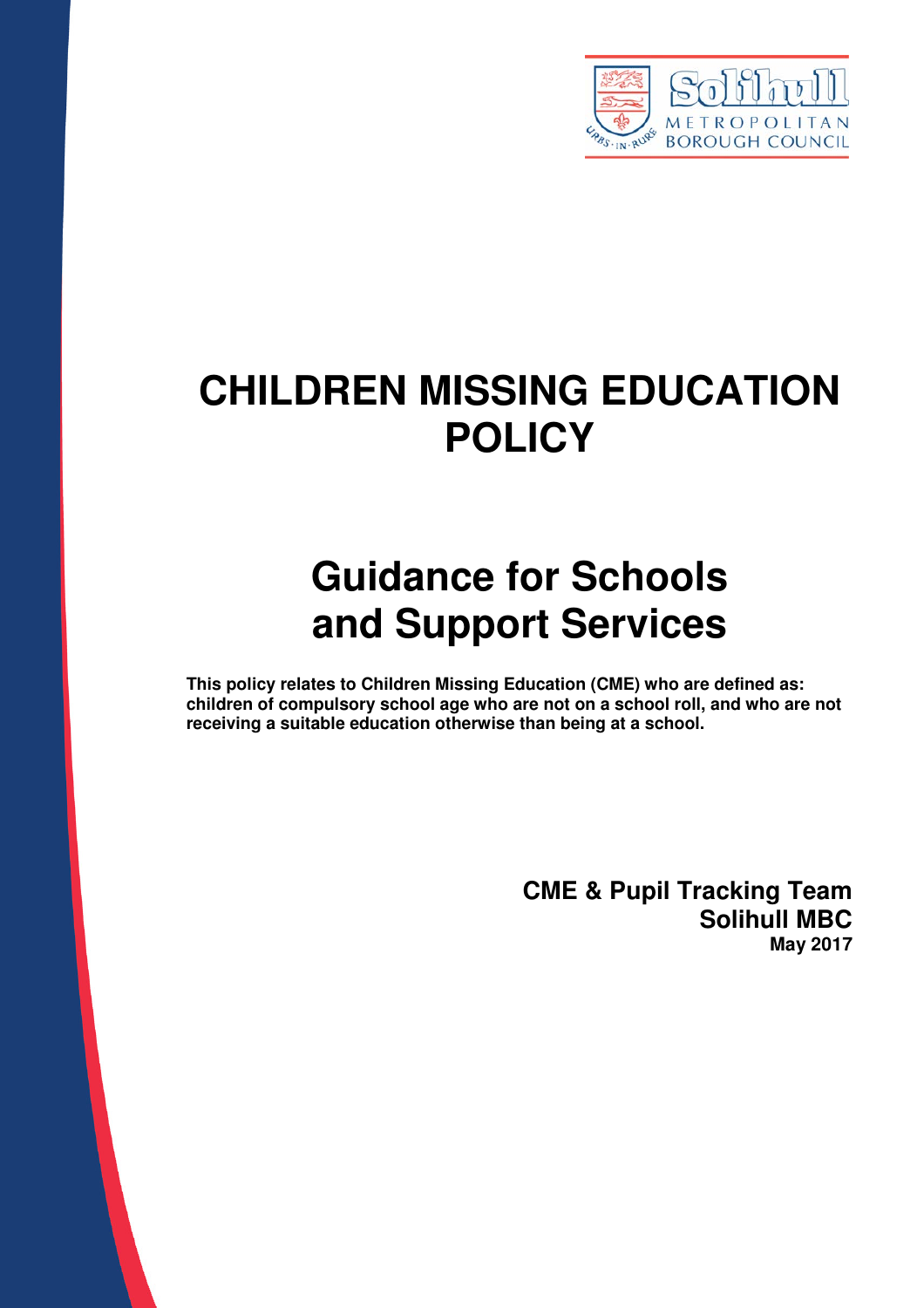#### **Children Missing Education Guidance for Schools and Professionals**

| <b>Contents</b>                                                                      | Page      |
|--------------------------------------------------------------------------------------|-----------|
| 1. Introduction                                                                      | $2 - 3$   |
| 2. Children at Risk of Going Missing From Education                                  | 3         |
| 3. CME & Pupil Tracking Team in Solihull                                             | 4         |
| 4. The Role of Solihull's CME & Pupil Tracking Team                                  | 4         |
| 5. Identification of a CME in Solihull                                               | 5         |
| 6. Reporting a child that has gone missing from education<br>and is on a school roll | $5 - 8$   |
| <b>7. New School Admissions</b>                                                      | 8         |
| 8. Extended Leave/Temporary return to home country                                   | 9         |
| 9. Permanent move out of country                                                     | $9 - 10$  |
| 10. Gypsy, Roma and Travellers                                                       | 10        |
| 11. Elective Home Education                                                          | 10        |
| <b>12. School Transition</b>                                                         | 11        |
| 13. Children Not of Statutory School Age                                             | 12        |
| 14. Advice for Support Services and other Agencies                                   | 12        |
| 15. Deleting a Child a from School Roll                                              | $12 - 13$ |
| <b>16. Contact Information</b>                                                       | 13        |
| <b>Appendices</b>                                                                    |           |
| Appendix A - Notification of a CME in Solihull Form                                  | 14        |
| Appendix B - CME School Referral Form                                                | $15-17$   |
| Appendix C - CME Sources of Referral and CME Process                                 | 18        |
| <b>Appendix D - CME School Process Flowchart</b>                                     | 19        |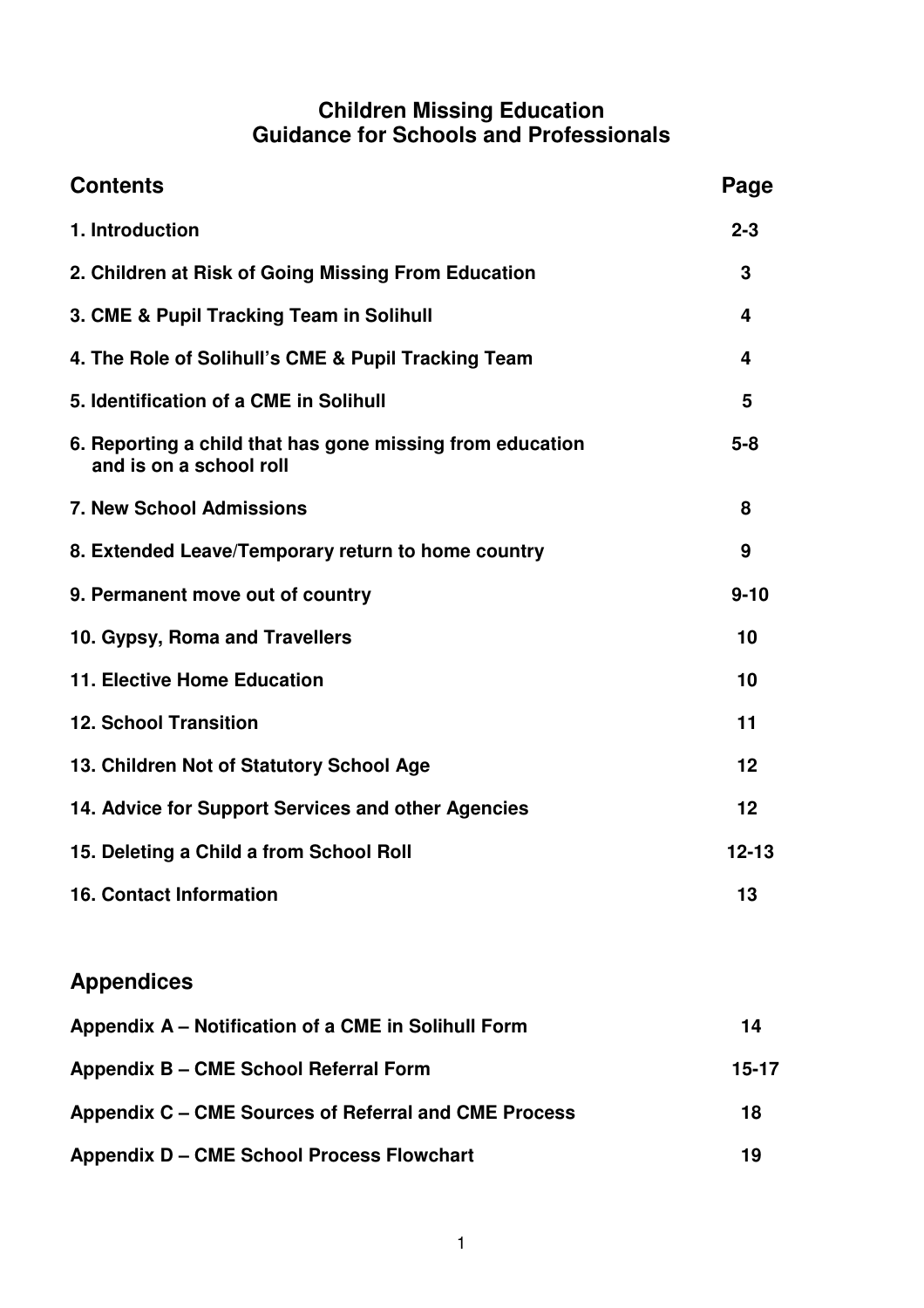#### **Children Missing Education – CME**

#### **1. Introduction**

For the purposes of this policy Children Missing Education (CME) are defined as children of compulsory school age who are not on a school roll, and who are not receiving a suitable education otherwise than being at a school. Children who are receiving education otherwise, i.e. Elective Home Education are not CME.

**"All children, regardless of their circumstances, are entitled to a full time education which is suitable to their age, ability, aptitude and any special educational needs they may have. Local Authorities have a duty to establish, as far as it is possible to do so, the identity of children of compulsory school age who are missing education in their area.** 

**A child going missing from education is a potential indicator of abuse or neglect. School and college staff should follow the school's or college's procedures for dealing with children that go missing from education, particularly on repeat occasions, to help identify the risk of abuse and neglect, including sexual exploitation, and to help prevent the risks of their going missing in future." (DfE: Keeping Children Safe in Education, July 2015)** 

Going missing from education is damaging to the well-being of a child and potentially puts the child at increased risk of harm. This guidance should be used in conjunction with appropriate safeguarding best practice. When a child's safety is deemed to be at risk of harm then actions should be taken without delay.

Schools should, at all times work with the CME & Pupil Tracking Team to establish the whereabouts of a child before removing them from roll.

Persistent Absence or poor attendance of a child is a school matter and is not covered by this guidance.

#### **Definition of 'schools' within this guidance**

The definition of a school, for the purposes of this guidance relates to all Schools, Academies, UTC's, Free Schools and Independent Schools.

#### **National Standards**

The Children Act 2004 placed a duty on local authorities to make arrangements to enable them to establish the identities of children residing in their area who are not receiving education. The purpose of this duty is to make sure that children missing from education are quickly identified and effective tracking systems are put in place to ensure that action is taken. Statutory guidance for local authorities can be found at www.gov.uk/government/publications/childrenmissing-education. This document reflects the new duties on Schools and Local Authorities.

"Suitable education" in relation to a child means efficient full-time education suitable to age, ability and aptitude and any special educational needs.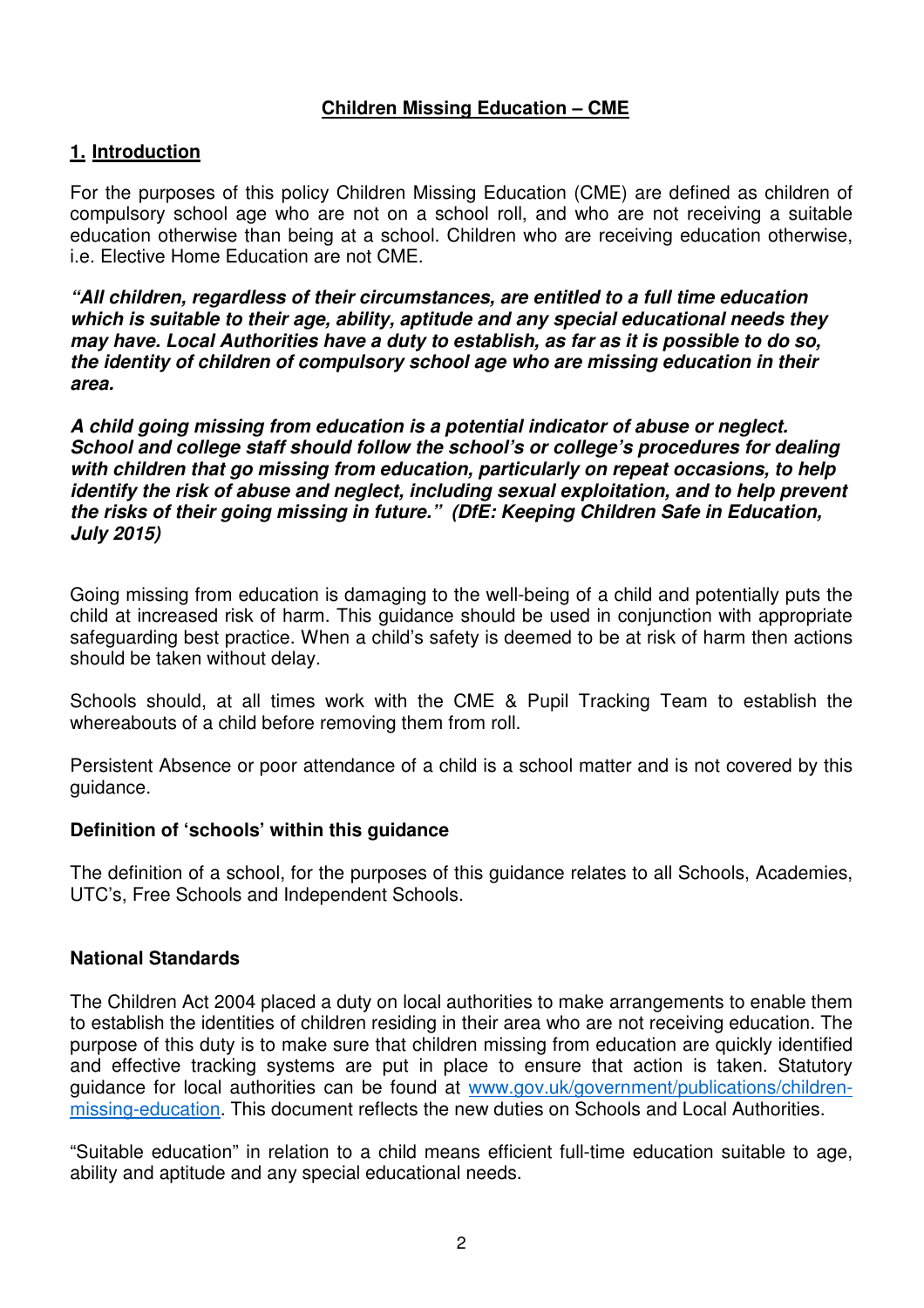The Education (Pupil Registration) Regulations 2006, amendment September 2016, set out the grounds on which a pupil of compulsory school age may be deleted from the attendance register. (http://www.legislation.gov.uk/uksi/2006/1751/regulation/8/made and http://www.legislation.gov.uk/uksi/2016/792/contents/made)

Schools in Solihull should refer to Solihull's Local Authority "Removal from Roll Guidance for Schools/ Academies December 2016" document to ensure the correct procedure is followed.

Schools should note that a Head Teacher can be prosecuted for removing a child from roll without complying with the pupil registration regulations (see Section 434(6) Education Act, 1996). http://www.legislation.gov.uk/ukpga/1996/56/section/434

#### **2. Children at Risk of Going Missing From Education**

Some children and young people, often the most vulnerable, are at greater risk of going missing from education. These include:

- looked after children / children who are privately fostered
- children moving out of independent schools
- children living in women's refuges
- young runaways
- young carers
- children from transient families
- teenage mothers
- young offenders
- children permanently excluded from school
- children of homeless families, including those living in temporary accommodation
- children with long term medical or emotional problems
- unaccompanied asylum seekers / children of refugees or asylum seeking families
- children from a Gypsy, Roma or Traveller background

Children missing from education are at much greater risk of:

- physical harm
- neglect
- sexual exploitation
- becoming involved in crime
- demonstrating anti-social behaviour
- abusing drugs and alcohol
- being illegally employed
- forced marriages
- honour based violence
- radicalisation
- modern day slavery/trafficking
- female genital mutilation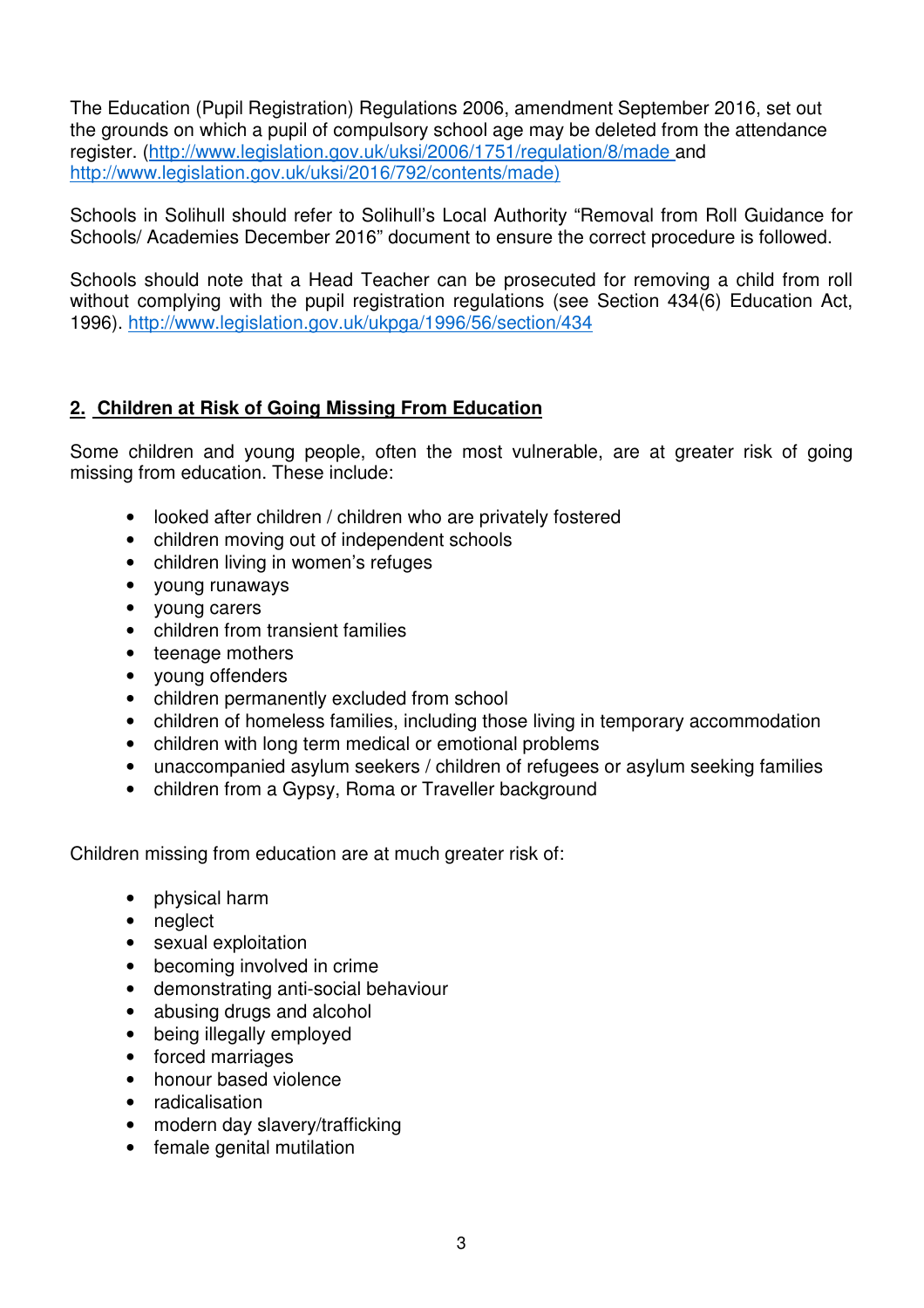#### **3. CME & Pupil Tracking Team in Solihull**

Solihull's CME & Pupil Tracking Team has a CME Manager, two dedicated CME Officers, and a Pupil Tracking Officer. The team can be contacted on the following:

Email: childrenmissingeducation@solihull.gov.uk or cme@solihull.gcsx.gov.uk

Telephone: CME Officers: 0121 704 6663 or 0121 779 1767 Pupil Tracking Officer: 0121 704 6145

These Officers will work with school to ensure roles and responsibilities are clear, appropriate checks are undertaken and advice is adhered to in relation to deletions from the school roll.

#### **4. The Role of Solihull's CME & Pupil Tracking Team**

The role of the Solihull CME & Pupil Tracking Team is to identify children missing education, make enquiries to locate the child and if the child is still in Solihull, seek to engage the family in the process of getting the child back onto a school roll and attending school.

Where we do not have an address for the child and investigations suggest that the child is living in another local authority, the CME & Pupil Tracking Team will inform a similar team in the new local authority so that they can try to locate and engage the family.

When the whereabouts of the child is known and the family are living in Solihull at the point of referral, the CME & Pupil Tracking Team will focus on getting the child back onto a school roll. If the family are living in another town or city, that local authority will take on this responsibility.

If it seems that the family have left the UK the CME & Pupil Tracking team will aim to obtain some independent verification of this from a school or similar professional agency in the new country if this is possible.

The CME Team track children by carrying out home visits, consulting various search engines and making telephone enquiries to: neighbours, relatives, partner agencies, new schools, other local authorities, other countries, benefits agencies and the border agency.

When another local authority believes that a child has moved to Solihull and may be missing from education, they contact our CME & Pupil Tracking Team and the team will investigate further.

**Pupils who have stopped attending but have not moved are non-attenders NOT CME; they must remain on the school roll and be dealt with as non-attenders.**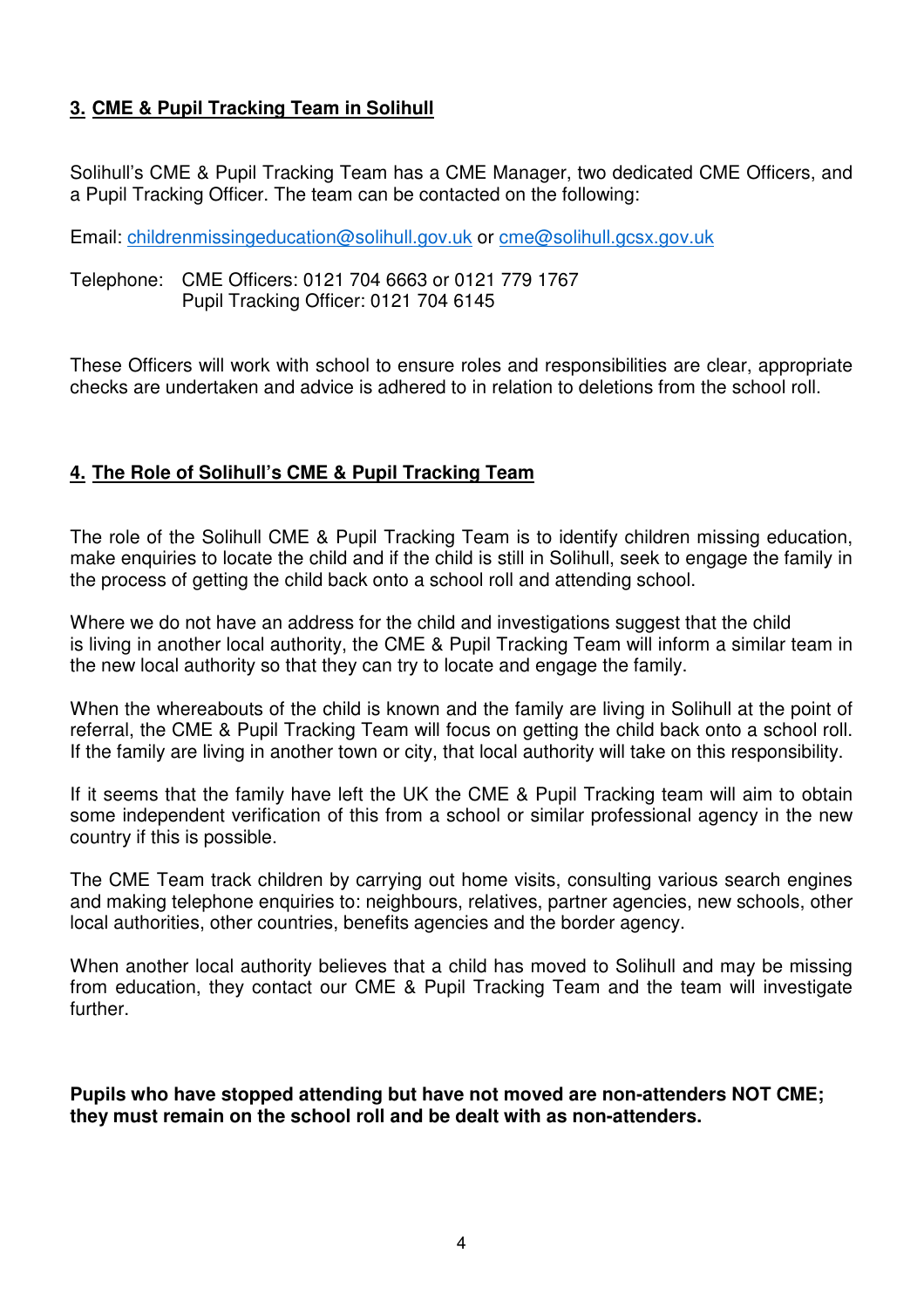#### **5. Identification of a CME in Solihull**

Over the course of any academic year many children will move into Solihull and schools may be approached for a place by the parent. If so a school should direct the family to the School Admissions Team to complete an application form.

Schools should also take the following information from parents as part of this process:

- Name of the child
- DOB
- Current and last known address
- Telephone contacts
- Names of parents or carers
- Names of any known siblings
- Name of prior school

This information should then be passed to the CME & Pupil Tracking Team using a Notification of a CME in Solihull Form (Appendix A) so that these children can be tracked. Checks are routinely carried out before contacting parents or carers, so it is always better to advise us if you are in any doubt.

Schools should ensure that relevant office staff are fully aware of this guidance and the information that they need to gather from parents.

Also, if you know or suspect a child is missing from education, who is residing in Solihull and is not on a school roll or educated otherwise, then please let the CME & Pupil Tracking Team know straight away by completing a Notification of a CME in Solihull Form (Appendix A).

The CME & Pupil Tracking Team will liaise with schools, other Local Authorities, other council services and use council data to identify, monitor and track children into education.

#### **6. Reporting a child that has gone missing from education and is on a school roll.**

All Schools have the same responsibilities in regards to locating and reporting children missing education.

If there are concerns about the welfare or safety of a pupil, who is leaving or has left a school, the schools designated safeguarding lead person should discuss/ refer to the MASH Team on:

- Tel: 0121 788 4333 (Monday to Thursday 8.45am 5.20pm, Friday 8.45am 4.30pm).
- Tel: 0121 605 6060 (If you are calling out of working hours, evenings, weekends or bank holidays)
- In an emergency always call 999.

If a child goes missing from education who is known to the Early Help Team please contact them direct on 0121 779 7000.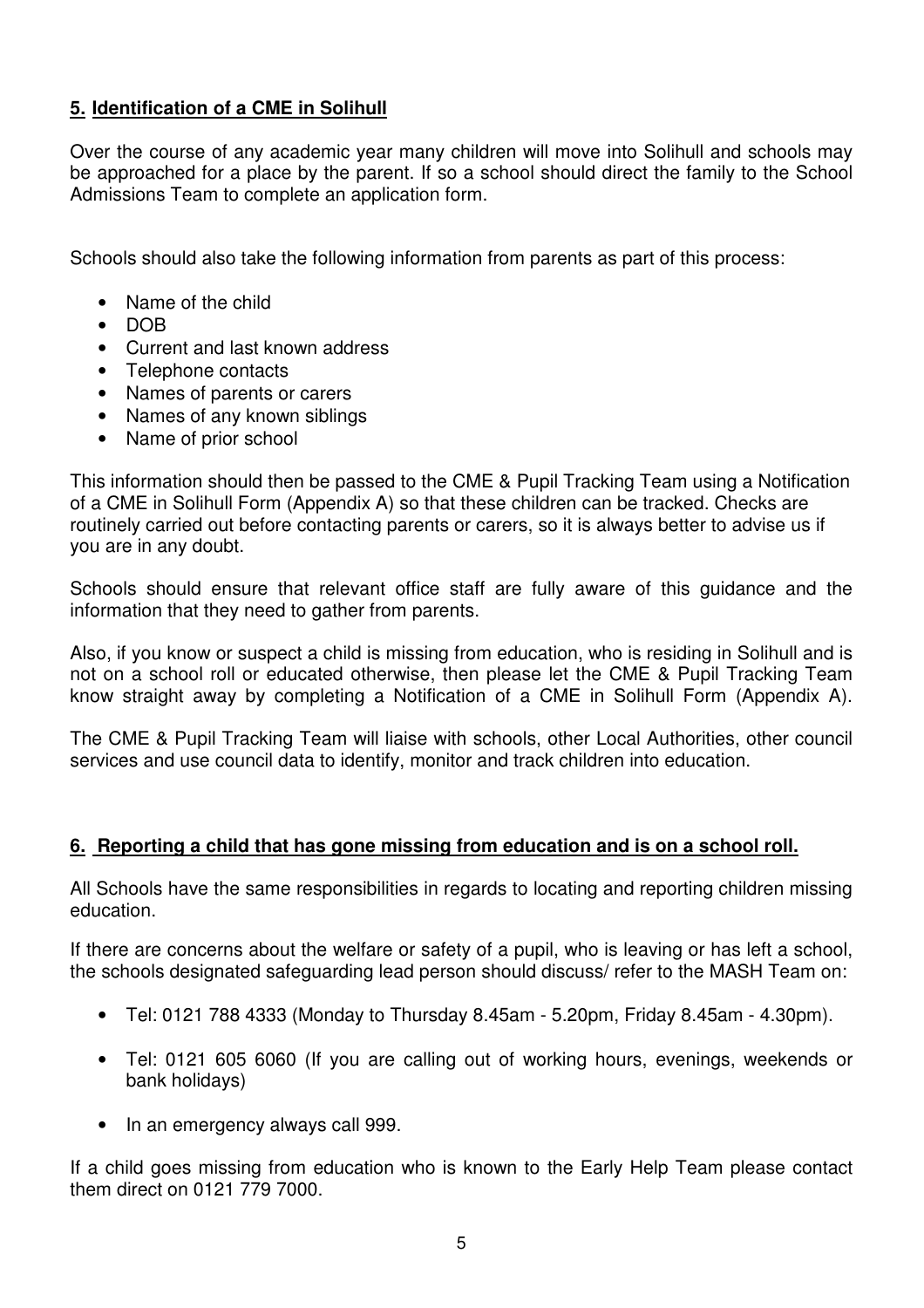If the child is subject to Child in Need or Child Protection, the Social Worker should be informed immediately.

If the child is a Looked After Child (LAC) the LACES Team should be contacted on 0121 704 8622.

In addition to making contact with the above services, schools should be making reasonable enquiries to establish the child's location at the same time.

During the first 10 days of absence, you must make reasonable attempts to locate the child and facilitate his/her safe return to school.

#### **School's Reasonable Enquiries to find the child can include:**

- Checking with all members of staff who the child/young person may have had contact with
- Checking with the pupil's friends, siblings, and known relatives
- Making telephone calls to any numbers held/identified including emergency contacts
- Sending a letter to the last known address
- Carrying out home visits at different times to check who is at the home address and other known addresses, and check with neighbours and known friends.
- Asking for the address the family is moving to.
- Checking which school a child is expected to attend.
- Requesting copies of flight information.

This list is a guide and is not an exhaustive list.

If any child is absent for 10 consecutive school days, no reasonable explanation has been provided and the child's whereabouts are still unknown the school should make a referral to the CME & Pupil Tracking Team to request assistance in tracking the pupil. Schools must complete the CME School Referral Form (Appendix B). This referral should detail the efforts already made by the school.

#### **Completing the CME & Pupil Tracking School Referral Form (Appendix B)**

This form should be completed by a member of staff with access to the following information:

- Pupil details
- Attendance information
- Information provided by the family
- Information about all enquiries made

It is vitally important that as much information as possible is included so that the CME & Pupil Tracking Team can make appropriate enquiries. If you have letters or emails of communication from the family you must send copies with the referral.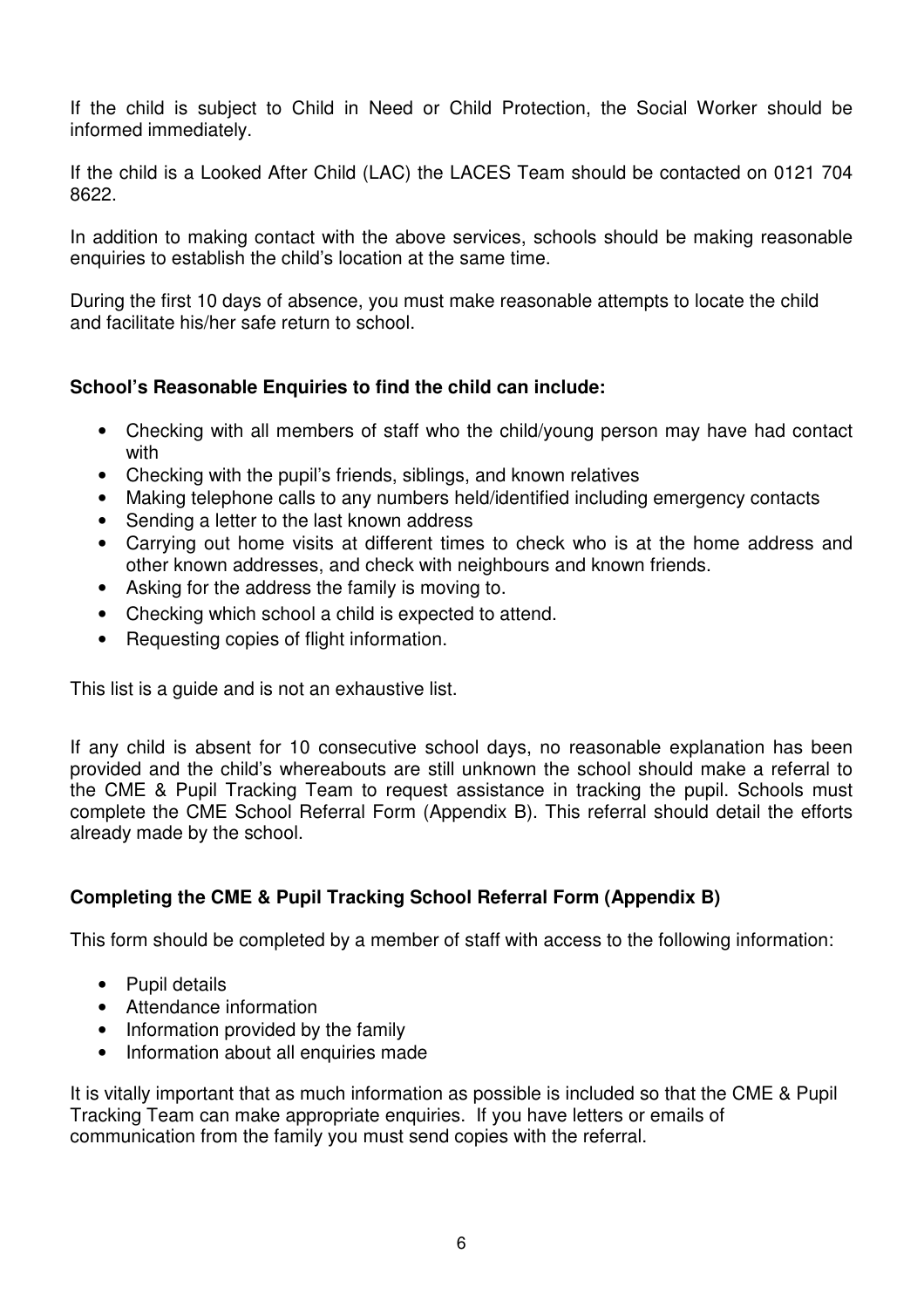#### **The CME & Pupil Tracking Team will, on receipt of a completed CME & Pupil Tracking School Referral Form:**

- Try all known telephone numbers.
- Carryout a home visit.
- If applicable, check council tax, contact Housing, Health, Social Care, Welfare Benefits or Police, requesting any information they may have as to the child's whereabouts
- Contact partner agencies where concerns regarding the child's welfare and safety exist eg the child is subject to a Child Protection Plan
- Contact other Local Authorities if there is information as to the potential whereabouts of the child, asking them to make reasonable enquiries
- Contact the Local Authority admissions team to establish if a further school application has been made

#### **Outcome of the Reasonable Enquiries Made by School and the CME & Pupil Tracking Team:**

- If the location of the child is established and the parent wishes the child to remain at their current school, it should be dealt with as a normal attendance issue.
- If the parent wishes to transfer to another school, and they still reside within reasonable distance, the child should remain on roll and attend until a new place is secured and confirmed.
- If after 20 continuous schools days the School **and** the CME & Pupil Tracking Team has not been able to establish the whereabouts of the child, the School and the CME & Pupil Tracking Team need to agree whether the child can be removed from roll.

If the child is removed from the school roll, the School must upload the Child's Common Transfer File (CTF) to the DfE School to School (S2S) Lost Pupil Database and submit a Removal from Roll form to the CME & Pupil Tracking Team immediately (refer to Removal from Roll Guidance December 2016, for the form).

When deleting a pupil from the school roll, schools should write to the last known address to inform parents of the decision, signposting them to their home local authority's school admissions team and advising them that they must reapply for a school place.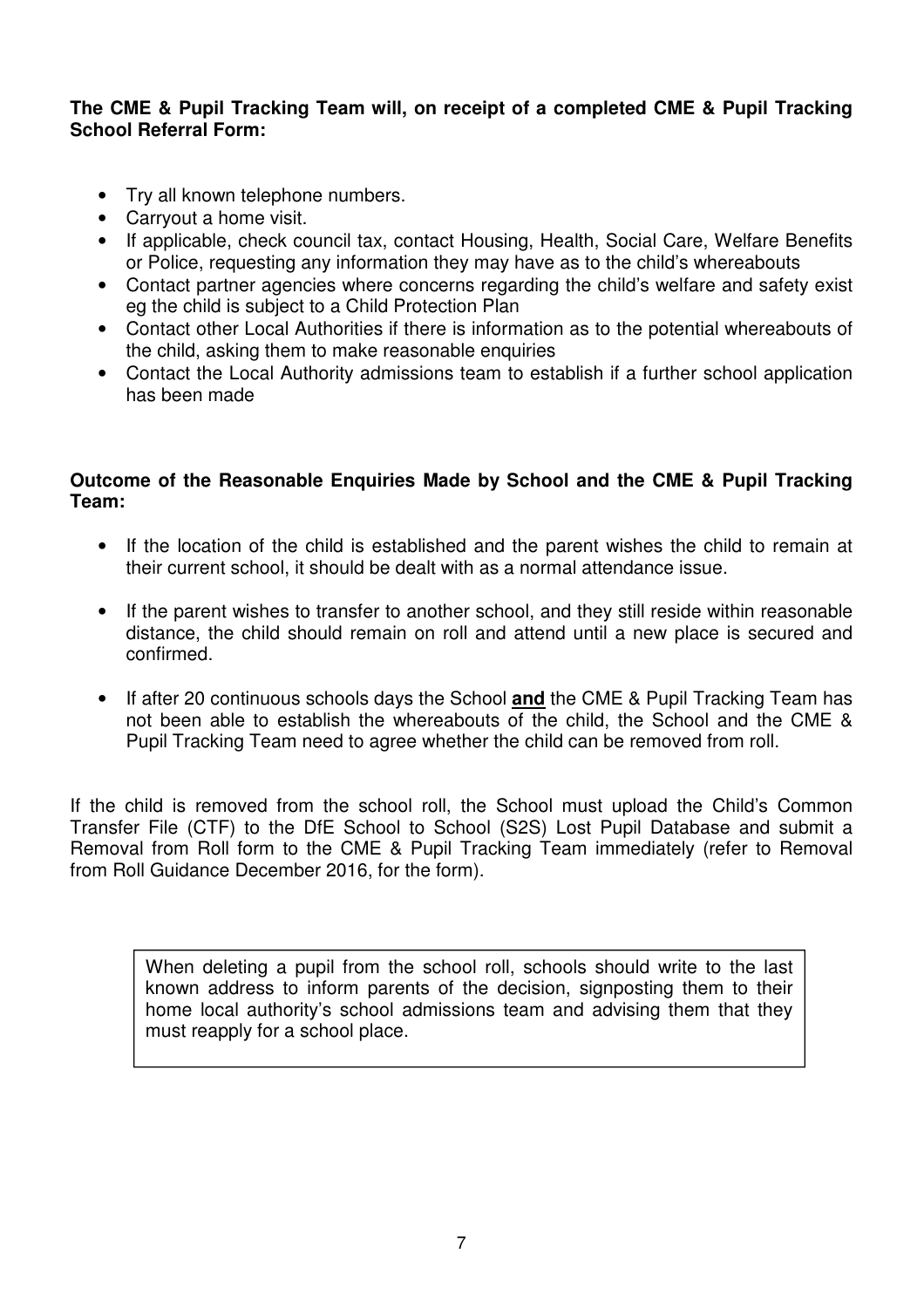#### **Child removed from roll, whereabouts still unknown:**

Once it has been agreed that the child is removed from the school roll, the child will then remain on the CME database.

The CME & Pupil Tracking Team will continue to undertake further, reasonable enquiries until the child's whereabouts are identified and will close the case once this process is completed. A record of these cases will be kept.

Following further enquiries, if the child's whereabouts remain unknown **and** there are no concerns, the case will be closed to the CME team. A record of these cases will be kept and will be reviewed on a termly basis.

Termly checks can include:

- Revisiting Local Authority databases
- Check the DFE School to School (S2S) Lost Children Database to see if the CTF has been downloaded by another school
- Check the 'Key to Success' national pupil database

Where there are concerns the case will remain open to the CME team.

If at any time after the child has been removed from the roll the school receive information regarding the child's whereabouts or are contacted by a receiving school, the CME & Pupil Tracking Team must be informed.

#### **7. New School Admissions**

Any child resident in Solihull, applying for a school place **must** complete a school admissions application form. This will be processed by the School Admissions Team. If your school admits a new pupil at any time, you should make a telephone call to the child's former school to inform them of the admission as the child may have been reported missing. The child's common transfer file should be downloaded from DFE School to School (S2S) Missing Children database or from the last school the child attended.

If you are informed by another school of a child they have admitted onto their roll and you believe this child may be on the CME database, you should contact the CME Officer with full details.

The CME Officer may receive enquiries from other Local Authorities or agencies seeking to locate a child and check they are in education. The CME officer will check information held on the LA pupil database and check the Social Care database and feedback the results to the referrer. If there is evidence to indicate that the child is in Solihull but not in a school the CME Officer will contact the family to facilitate engagement with education.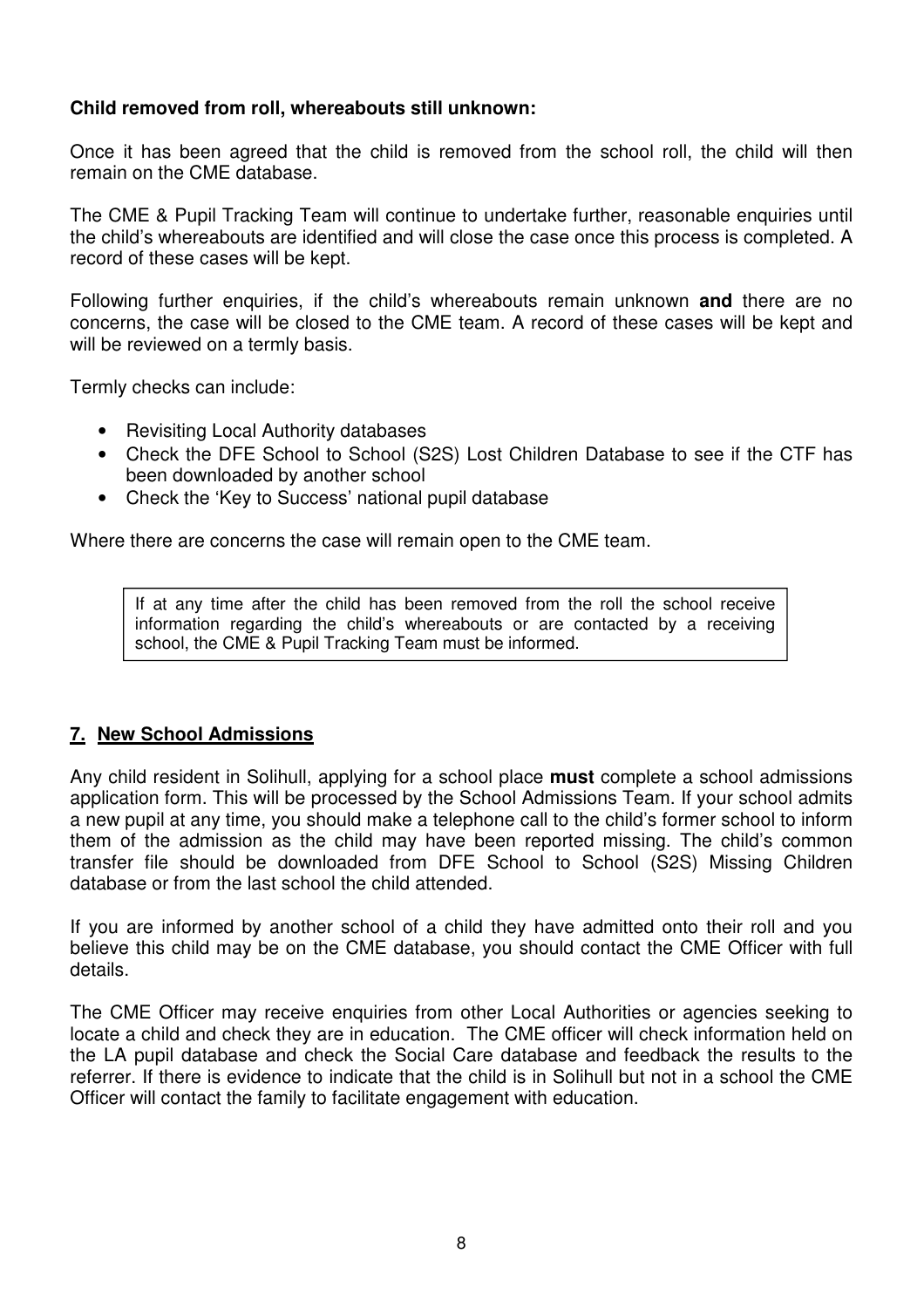#### **8. Extended Leave/Temporary return to home country**

Head Teachers may only authorise holidays in term time in exceptional circumstances. The same advice applies in regards to requests to return to home countries or extended travel abroad. It is the school's decision to grant or not any extended leave period.

If a school is informed, and can establish written evidence that the child will be attending another educational establishment whilst away from the country, they may consider the use of a B (Alternative provision) or D (Dual register) code. Written evidence should be received from the provider directly. The school will need to satisfy itself that the circumstances meet the requirements for these codes by accurately monitoring the provision.

If a school chooses not to grant term time leave but are aware that parents may still take unauthorised leave, the school should still try to establish the expected return date of the pupil.

Schools can only remove pupils from roll who fail to return from extended leave after an additional 10 school days following the agreed date for return. However, the school must check that the pupil does not have a good reason for their absence, such as disrupted travel arrangements or illness. If the school is unable to contact the parents or has any concerns about the pupil and his/her welfare, they should make an immediate referral to Social Services (0121 788 4300) or MASH (0121 788 4333).

If the school has made all reasonable enquiries and they cannot locate the child/family the school must refer to the CME & Pupil Tracking Team by completing a CME School Referral Form (Appendix B) so that further checks can be carried out before a decision to remove the pupil from roll can be made. Note that the proposed changes from the government stress that the school and the LA should make enquiries collaboratively, as detailed in section 6 of this guidance and referring to the Removal from Roll Guidance December 2016.

#### **School must not remove a child from roll without first consulting the CME & Pupil Tracking Team.**

If the child has been removed from the school roll and they wish to return to the school they must apply via the School Admissions Team (0121 704 6693) or admissions@solihull.gov.uk.

#### **9. Permanent move out of the country**

Where a parent informs a school that they intend to leave the country permanently, the school should establish information in writing from the parent to include:

- New address
- Details of new school
- Dates of move
- Contact numbers of family remaining in the country

The school should establish with the new school that the child has been offered a place and has started. This can be done via email. If the child is confirmed as starting at a new school, they should be removed from the school roll, as with any other child changing school.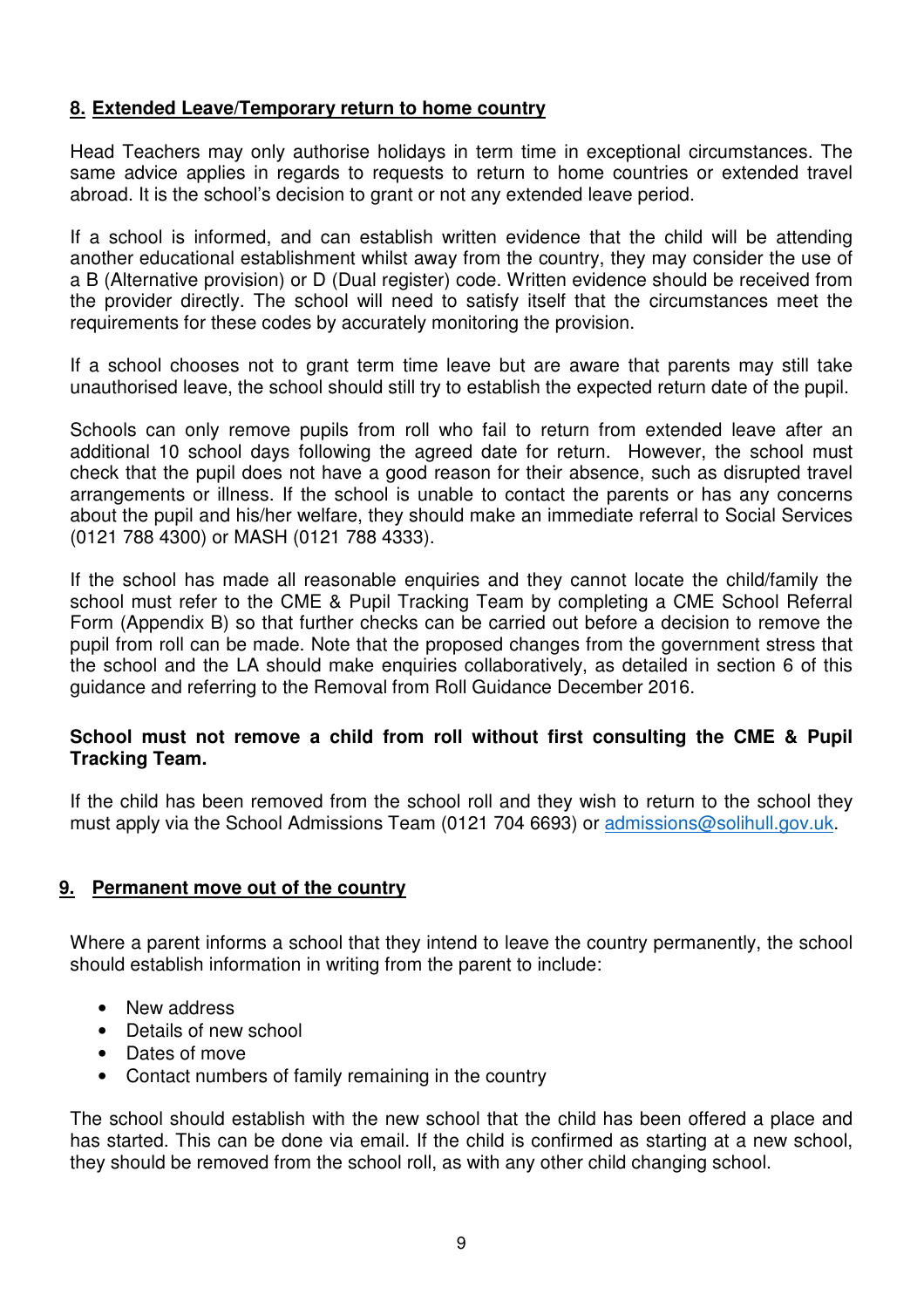If the school is unable to establish that the child has started at a new school, a CME School Referral Form (Appendix B) should be completed with all details for the CME Officer to make further investigations. The child should not be removed from the school roll until reasonable efforts have been made and the Local Authority is satisfied at placing the child on the CME register.

#### **10. Gypsy, Roma and Travellers**

Schools should ensure that they work with travelling families to establish if they are travelling or being withdrawn from a school. If the family informs that they will not be returning to the school, the school should make all reasonable efforts to establish where they will be residing and where they will be going to school. If they are unable to establish the location of the family they should make a referral to the CME & Pupil Tracking Team once school have carried out their reasonable enquiries, as detailed in section 6.

#### **11. Elective Home Education**

Under section 7 of the Education Act 1996, www.opsi.gov.uk/legislation, parents have the right to educate their children outside the school system. Where this happens, the child's name will not appear on a school roll. The local authority where the pupil lives has a responsibility for providing the appropriate advice and guidance to parents in their efforts to educate their child. The council are not expected to provide financial support to home educators but must ensure that the pupil is receiving a suitable, efficient full-time education. This monitoring role is currently undertaken by the by the Elective Home Education (EHE) Team and they can be contacted on 0121 704 6438 for further advice.

If a family chooses to home educate their child they must provide in writing, to the school, that they wish to withdraw their child from the school roll to take responsibility for their child's education by educating them otherwise than a school. This letter should be forwarded to the Elective Home Education Team with a completed Removal from Roll form to the CME & Pupil Tracking Team. (Refer to the Removal from Roll Guidance December 2016).

Schools must not, under any circumstances, encourage parents to choose Elective Home Education as a way to avoid exclusion or to resolve attendance issues. Where the school has concern that the parent is choosing EHE in an attempt to solve a problem with the school, the school should operate a "cooling off period" before removing the child off roll and should contact the CME & EHE Local Authority teams as soon as possible so that there can be a conversation with the family. The local authority will not permit the child to be taken off roll where the parent states the school suggested or recommended the idea to them.

Schools should advise parents that the Local Authority may be unable to process an admissions application where the parent has withdrawn their child from a school for EHE, until the Local Authority EHE team has assessed the case, and this may take up to a term. The Local Authority will not permit the child to be taken off roll from the school where an admissions application follows quickly from an EHE declaration.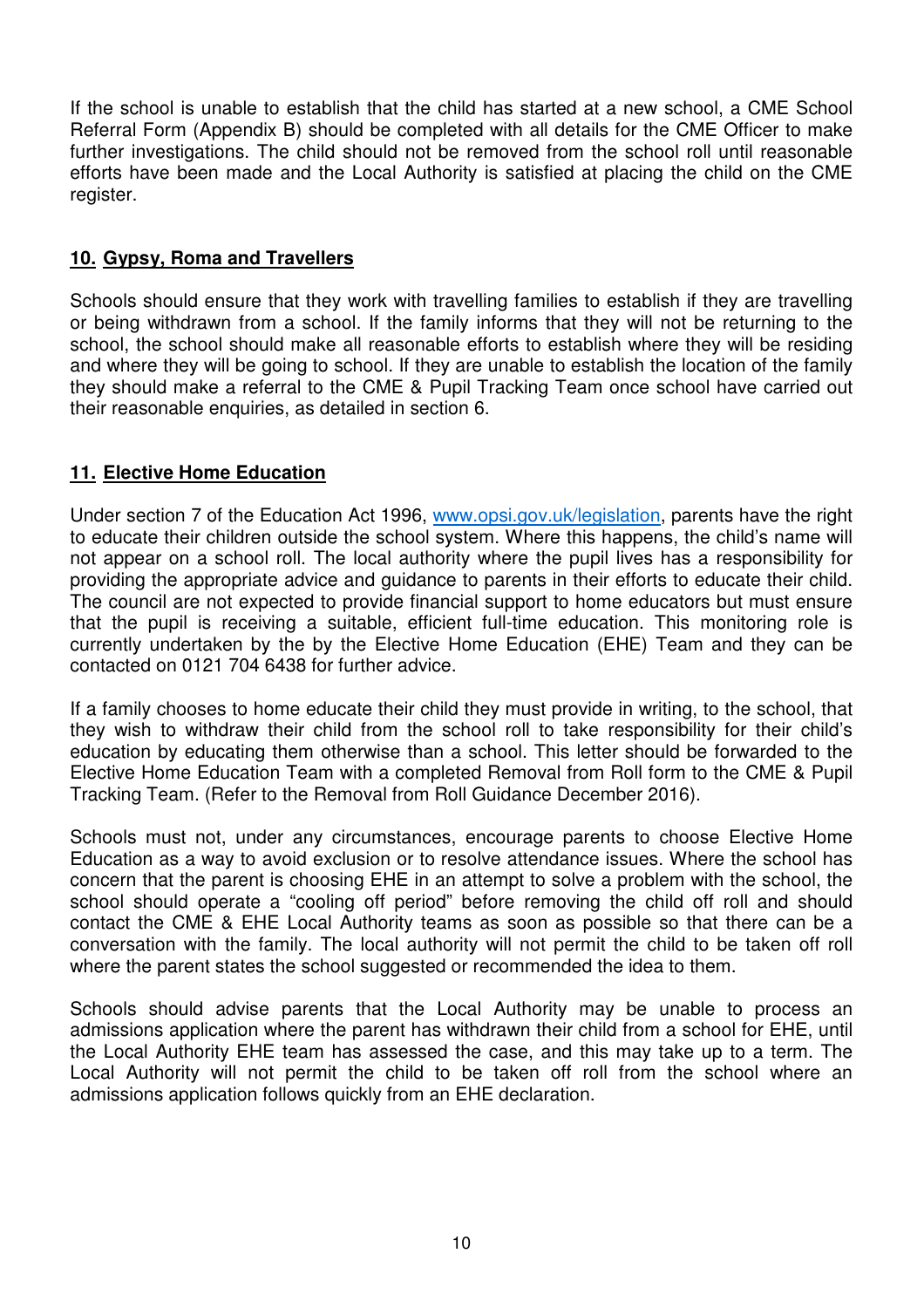#### **12. School Transition**

The School Admissions Team and the CME & Pupil Tracking Team work closely together to ensure that all families of pupils who may start or transfer school have made an application. This includes at age 5 (entry to reception), transition from Infant to Junior school, where appropriate, and transition at Year 6.

Where no application has been returned for a place in Reception, Infant to Junior transition or Secondary transfer the School Admissions Team will notify the CME & Pupil Tracking team and they will follow this up.

All pupils allocated to a School will be deemed to be on roll there from the first day that they are expected to attend the school. (Pupil Registration Regulations, 2006, amended September 2016).

Children may fail to attend their new school for a number of reasons:

- A school place has been found for the child in another LA
- The family have opted to place their child in private education
- The family have elected to educate their child at home
- The family are unhappy with the place that has been allocated and are refusing to send their child to that school
- If a child has moved address and not informed their present school

If a new pupil has failed to start at the school, the school should make urgent reasonable enquiries to establish the location of the child by contacting the parents, the CME & Pupil tracking Team and the School Admission Team. Enquiries should also include contacting any new school that is identified and confirming that the child is on roll and attending.

In those cases where the school is unable to establish if the child is attending an alternative school or provision, a referral should be made to the CME & Pupil Tracking Team once school have made their reasonable enquiries (see Appendix B). The CME & Pupil Tracking Team will investigate the circumstances of the child not starting at the school. While this investigation is being carried out, the child should remain on the roll of the school in line with the provisions set out by The Education (Pupil Registration) Regulations 2006.

**The child should not be removed from the school roll until it has been established beyond reasonable doubt that he/she is on a roll and attending another school or they have been placed on the CME database.** 

#### **New Nursery and Reception starters**

Although many of these children are non-statutory school age the processes outlined above should be followed as safeguarding considerations must be given the highest priority. It may be that schools become aware/ concerned about children offered places that do not engage or attend induction sessions. In these cases, where contact can be made with families, the CME or Admissions teams should be contacted as early as possible.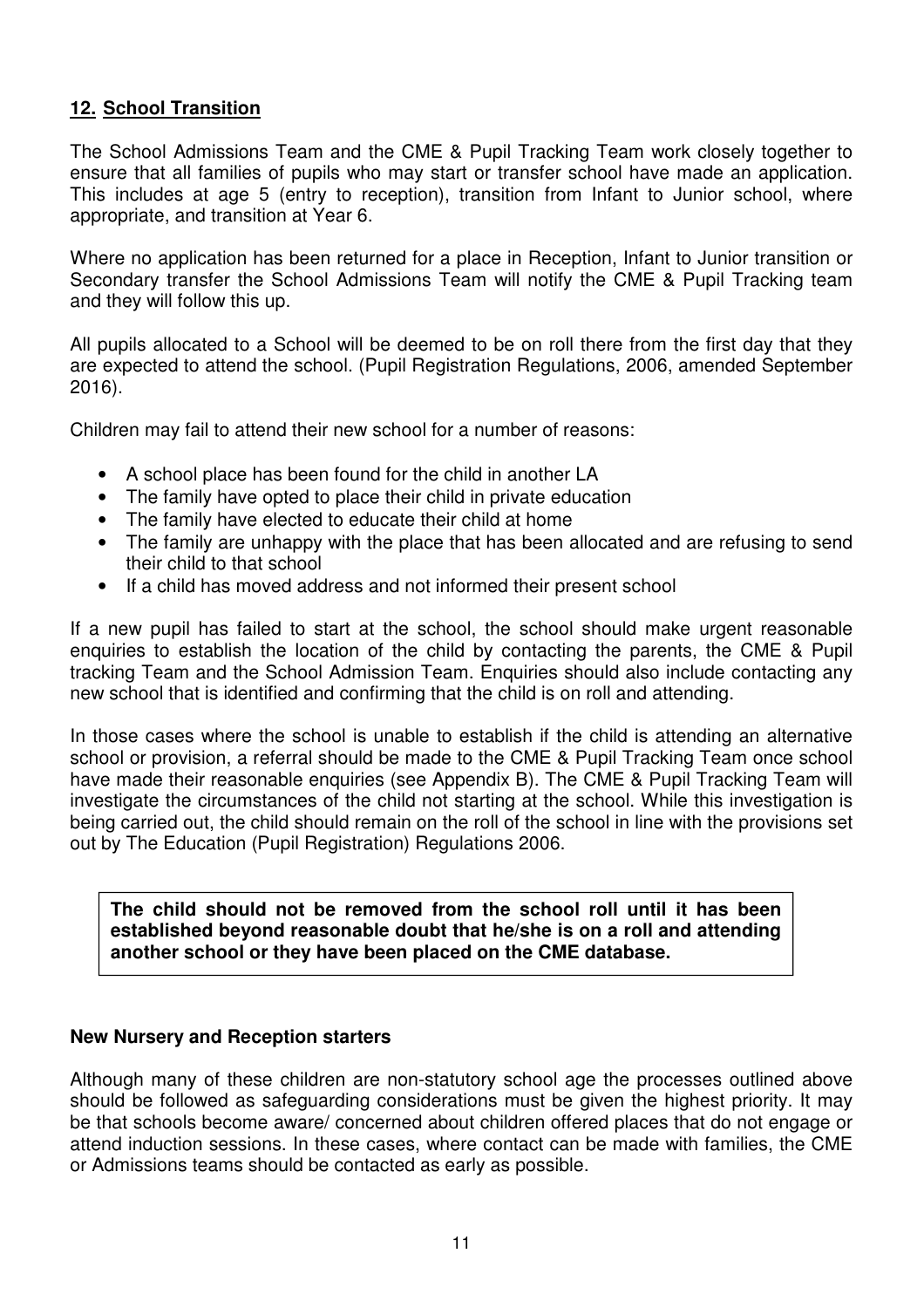#### **13. Children not of statutory school age**

If a school or provider is aware of a child not of statutory school age who goes missing from education provision without notice, for example from a pre-school or nursery placement, the provider must still act to establish the location of the child. Although there is no statutory responsibility to attend educational provision, the school or provision should satisfy itself that there are no safeguarding concerns related to the removal from provision.

Solihull MBC guidance is that the provider should carry out reasonable enquiries to establish the location of the child, as detailed in section 6 of this guidance.

After making reasonable enquiries, if the location of the child cannot be established, the provider should consider if there is cause to believe the child is at risk of harm. If they believe the child is at risk of harm a referral should be made to Social Services (DART) on 0121 788 4300 or MASH on 0121 788 4333.

#### **14. Advice for Support Services and other Agencies**

Children at risk of harm are everybody's responsibility. Those children who go missing from education or fail to start or make a transition are at greater risk of harm. Where an agency or professional is working with a child and becomes aware of them not attending education provision they should contact any known school or provider in the first instance to raise their concerns.

Where a support service is working directly with a family and is aware that the child does not have a school place they should look to support the family in making an application for a school place. The School Admissions Team can provide advice and guidance in regards to appropriate schools and the application process.

If the support service is unable to establish the current education provision or believes that a child has gone missing they should contact the CME & Pupil Tracking Team directly for advice.

#### **15. Deleting a Child a from School Roll**

Schools must act in accordance with the Education Pupil Registration Regulations, 2006 at all times. This means that the Local Authority must be advised before removing a child from school roll in order to allow them to undertake their statutory duty and carry out 'reasonable enquiry' as to the child's location, if their whereabouts are unknown.

Schools must also be aware of the safeguarding concerns in relation to removing a child from the school roll and their responsibility to act on any safeguarding concerns. If in doubt schools should make referrals to Social Services Direct on 0121 788 4300 or MASH on 0121 788 4333. Schools should also be aware that if a child goes missing who has siblings who are not of statutory school age, these children may also be at risk and they should consider safeguarding concerns.

If a child does not attend but is located and known to still be in the area, school should pursue as a case of unauthorised absence, utilising Penalty Notices, parental prosecution and Education Supervision Orders as appropriate.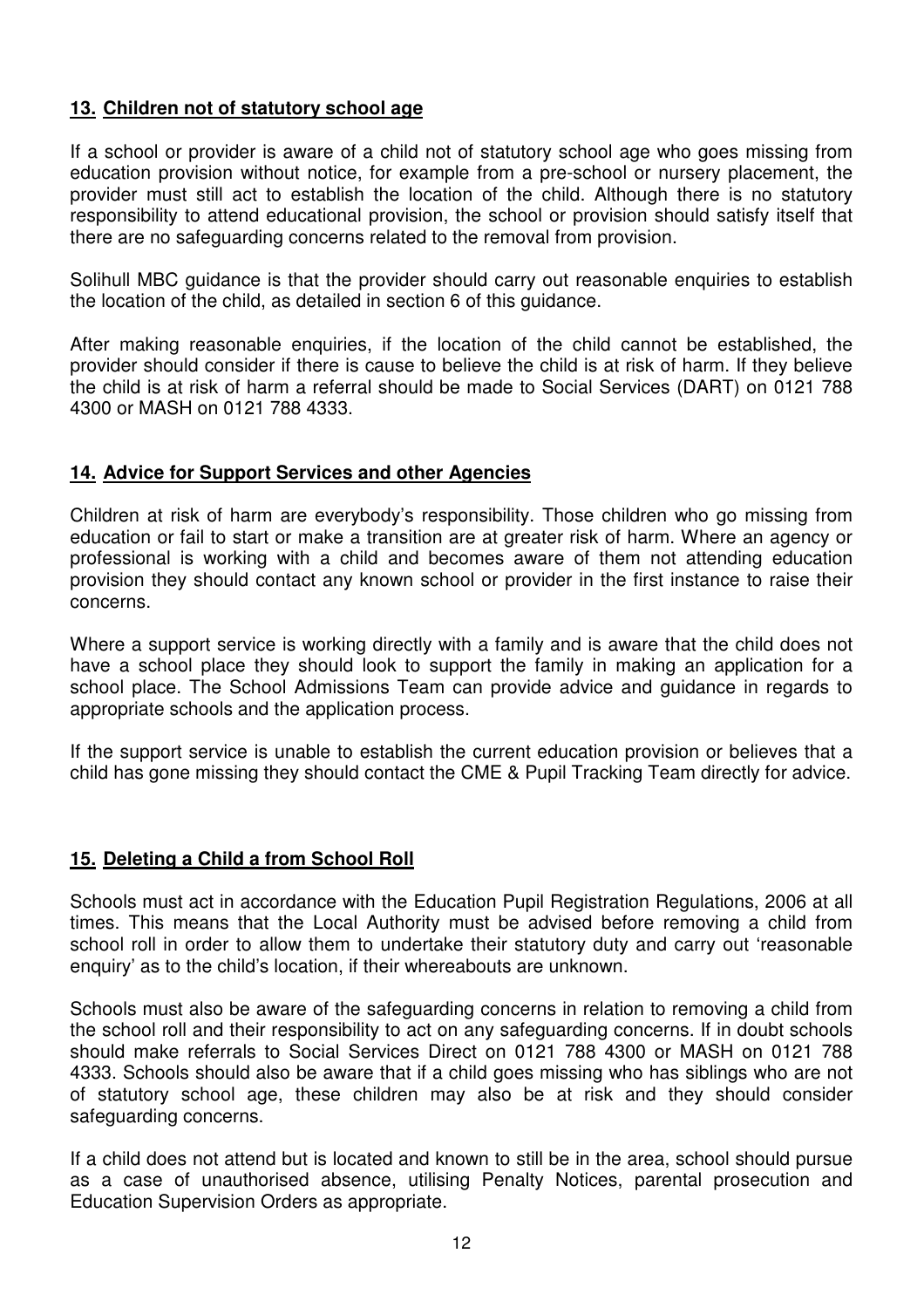If a child moves out of the area, or wishes to transfer school, the school should not remove from roll until they have established the future whereabouts of the child and a new school place has been agreed.

The CME & Pupil Tracking team is able to support schools at all times with advice and guidance in relation to children missing education. Schools are advised to contact the service before proceeding if they are in any doubt.

Schools **MUST** notify the CME & Pupil Tracking Team **within 5 days** of deleting a child from their school roll by completing the Removal from School Roll Form.

Refer to Solihull's Local Authority "Removal from Roll Guidance for Schools/ Academies December 2016".

#### **16. Contact Information**

If you require further information or wish to make a referral regarding Children Missing Education please contact:

| <b>Children Missing Education Officers</b><br>childrenmissingeducation@solihull.gov.uk<br>cme@solihull.gcsx.gov.uk | Tel: 0121 704 6663 or<br>Tel: 0121 779 1767 |
|--------------------------------------------------------------------------------------------------------------------|---------------------------------------------|
| <b>Pupil Tracking Officer</b><br>childrenmissingeducation@solihull.gov.uk<br>cme@solihull.gcsx.gov.uk              | Tel: 0121 704 6145                          |
| Other useful contacts and services referred to in this guidance:                                                   |                                             |
| <b>School Admissions Team</b><br>admissions@solihull.gov.uk                                                        | Tel: 0121 704 6693                          |

**Education Enforcement Team Tel: 0121 779 1737 educationenforcement@solihull.gov.uk**

**Social Services Tel: 0121 788 4300** 

**MASH Tel: 0121 788 4333**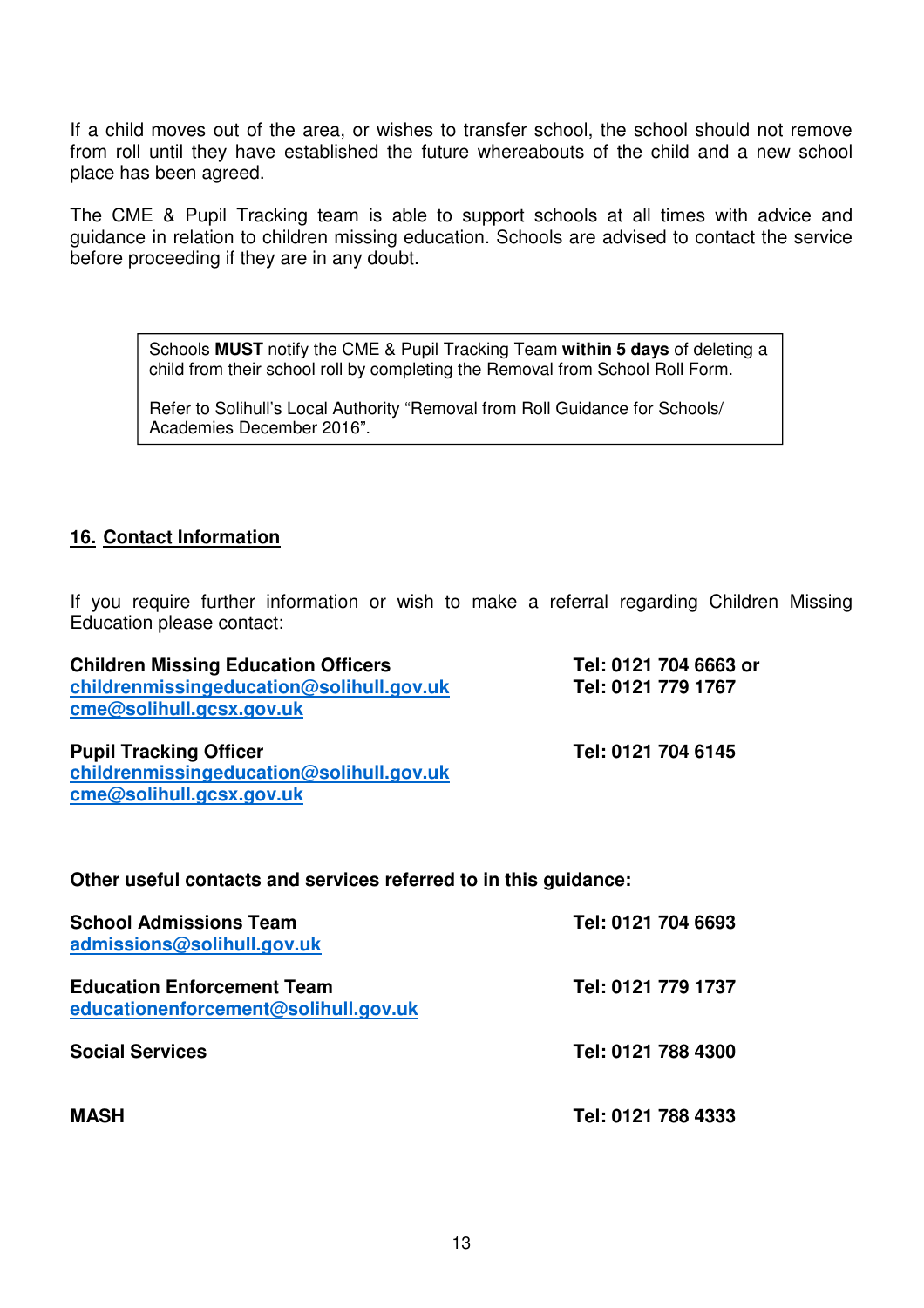

## **Children Missing Education (CME)**

### **Notification of a CME in Solihull**

**Complete and return this form with details of the child who you believe to be residing in Solihull and does not have a school place and is not being educated otherwise.** 

|                                                              | <b>CHILD DETAILS</b> |                   |  |
|--------------------------------------------------------------|----------------------|-------------------|--|
| <b>FIRST NAME</b>                                            |                      |                   |  |
| <b>SURNAME</b>                                               |                      |                   |  |
| <b>GENDER</b>                                                | <b>DOB</b>           | <b>YEAR GROUP</b> |  |
| <b>CURRENT/ LAST KNOWN ADDRESS</b>                           |                      |                   |  |
| <b>PARENT'S NAME/PHONE NO</b>                                |                      |                   |  |
| <b>PREVIOUS SCHOOL</b>                                       |                      |                   |  |
| <b>DATE LAST ATTENDED (if</b><br>known)                      |                      |                   |  |
| <b>NAME OF ANY KNOWN</b><br><b>SIBLINGS AND THEIR SCHOOL</b> |                      |                   |  |

| <b>DETAILS</b>            |  |
|---------------------------|--|
|                           |  |
| Outline of circumstances: |  |
|                           |  |
|                           |  |
|                           |  |
|                           |  |
|                           |  |
|                           |  |
|                           |  |
|                           |  |
|                           |  |
|                           |  |
|                           |  |

|                      | <b>YOUR CONTACT DETAILS</b> |
|----------------------|-----------------------------|
| <b>NAME</b>          |                             |
| <b>JOB TITLE</b>     |                             |
| SCHOOL/ESTABLISHMENT |                             |
| <b>TEL NO</b>        |                             |
| <b>EMAIL</b>         |                             |

**Please return this form immediately to:** childrenmissingeducation@solihull.gov.uk or cme@solihull.gcsx.gov.uk

**For further advice call: 0121 704 6663 or 0121 779 1767**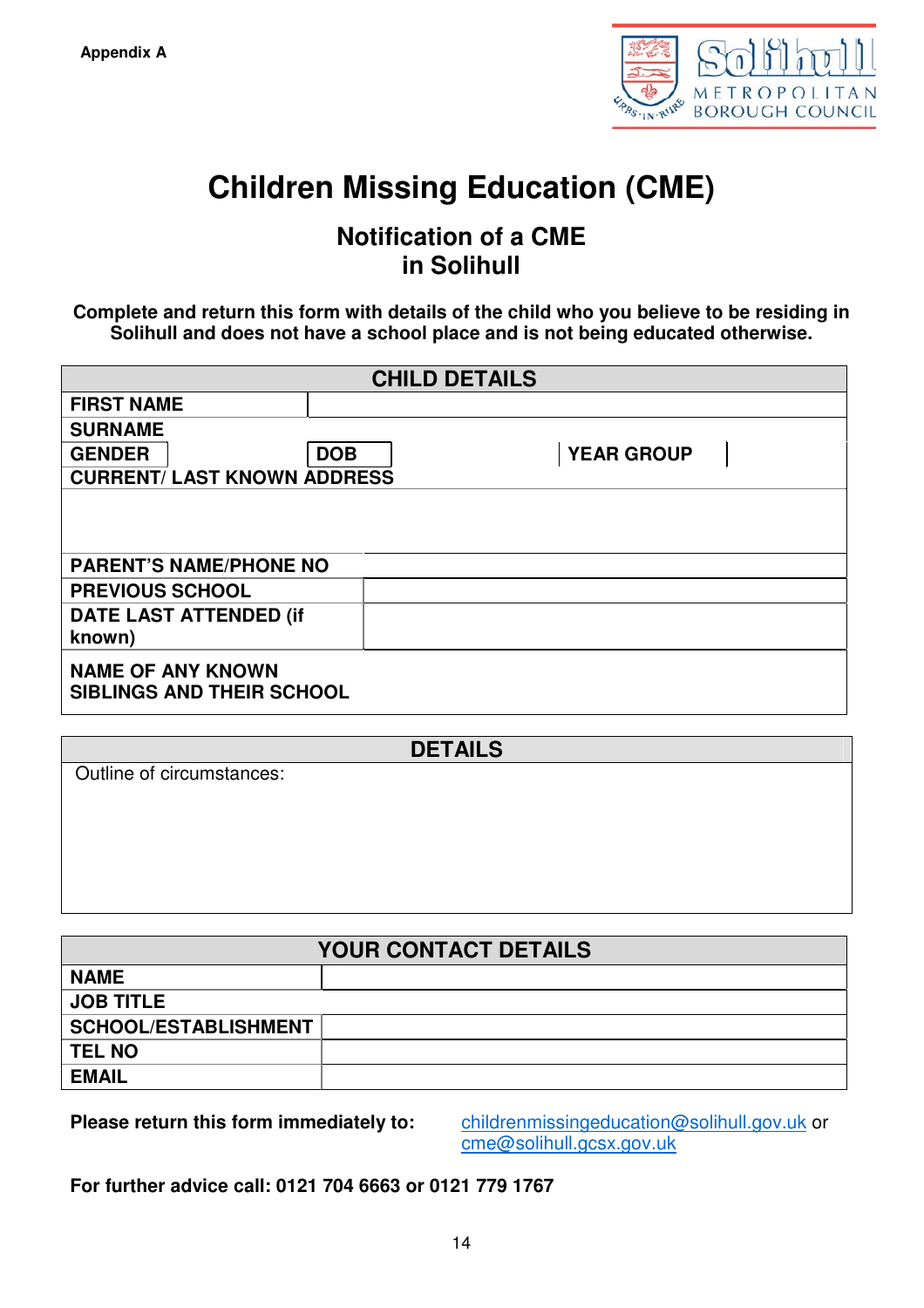

## **Children Missing Education (CME)**

## **CME School Referral Form**

#### **Referral to CME & Pupil Tracking Team to enable the Local Authority to undertake Reasonable Enquiries on a child's whereabouts.**

When schools should use this form

• Where pupils have stopped attending, attempts to make contact have not been successful, and where the destination of the child is not known.

When schools should NOT use this form

• Pupils who have stopped attending but have not moved are non-attenders NOT CME; they must remain on the school roll and be dealt with as non-attenders.

When is it appropriate to take a pupil off the school roll?

• 20 continuous unauthorised days absence, after both the school and local authority have tried to locate the pupil and Reasonable Enquiry has been undertaken. School to liaise with the CME & Pupil Tracking team at the Local Authority.

| <b>Child's Details:</b>                                                |            |              |                                                |                   |
|------------------------------------------------------------------------|------------|--------------|------------------------------------------------|-------------------|
| Name of Child:                                                         |            |              | Date of Birth:                                 |                   |
| Address:                                                               |            |              | School Year:                                   |                   |
|                                                                        |            |              | Gender:                                        |                   |
|                                                                        |            |              | First Language:                                |                   |
|                                                                        |            |              | Is an interpreter required (please highlight): |                   |
|                                                                        |            |              | Yes / No                                       |                   |
| <b>Family Relationships/Siblings:</b>                                  |            |              |                                                |                   |
| Name of Parent (s):                                                    |            |              |                                                |                   |
|                                                                        |            |              |                                                |                   |
|                                                                        |            |              |                                                |                   |
| Home Telephone:                                                        |            |              |                                                |                   |
|                                                                        |            |              |                                                |                   |
| Mobile Telephone:                                                      |            |              |                                                |                   |
| Email address:                                                         |            |              |                                                |                   |
|                                                                        |            |              |                                                |                   |
| Any emergency                                                          |            |              |                                                |                   |
| contacts:                                                              |            |              |                                                |                   |
| Have parent/Carers been informed of this referral? (please highlight): |            |              | Yes                                            | $/$ No            |
| <b>Other Family Members:</b>                                           |            |              |                                                |                   |
| Name                                                                   | <b>DOB</b> | Relationship | Location (home,                                | School (if known) |
|                                                                        |            |              | alternative address)                           |                   |
|                                                                        |            |              |                                                |                   |
|                                                                        |            |              |                                                |                   |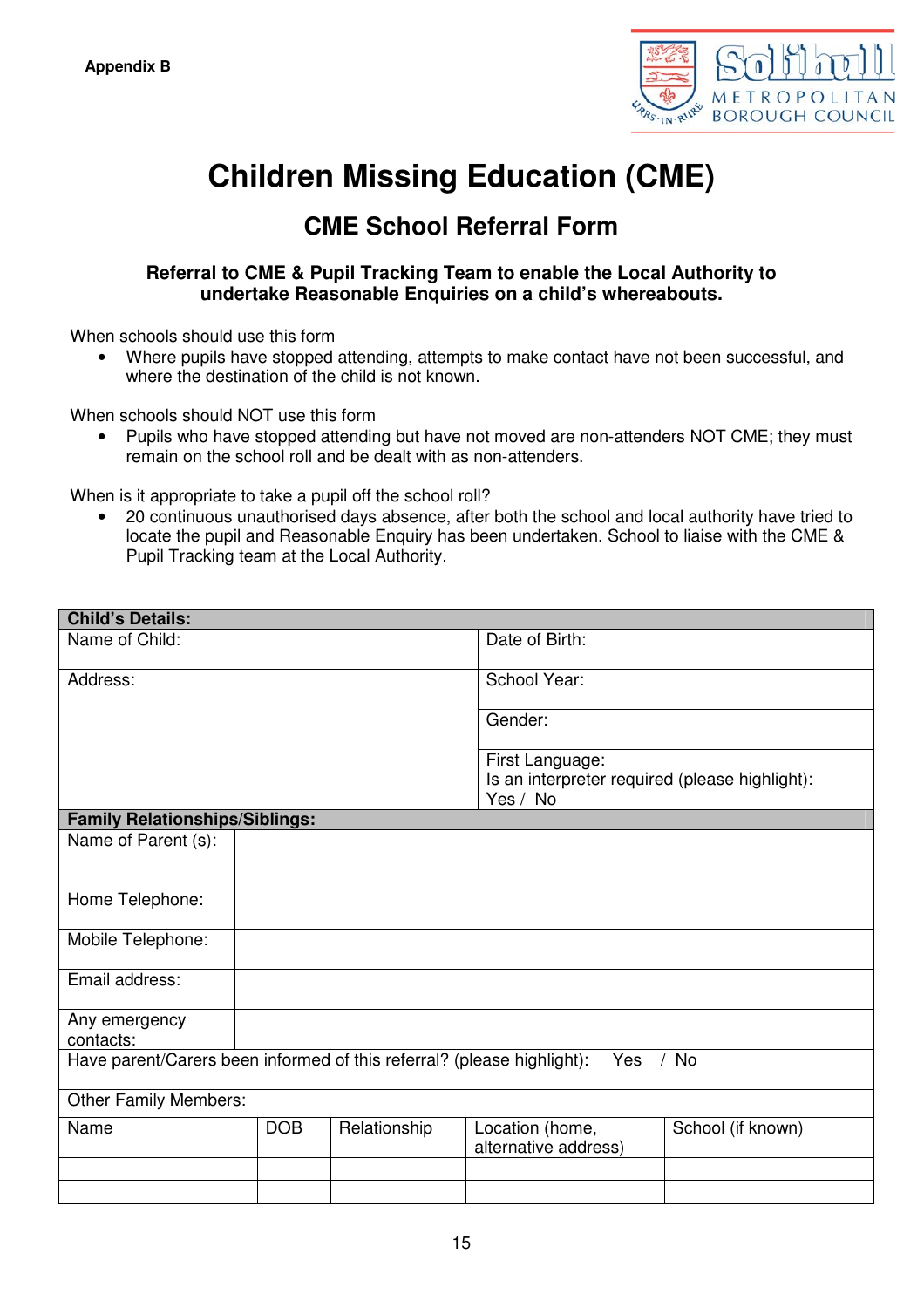| <b>School Details:</b>              |           |                                                                                               |                                                                                  |        |
|-------------------------------------|-----------|-----------------------------------------------------------------------------------------------|----------------------------------------------------------------------------------|--------|
| Name of School:                     |           |                                                                                               | Current % attendance:<br>Please enclose a copy of current attendance<br>register |        |
| Name of Referrer:                   |           |                                                                                               |                                                                                  |        |
| Referrer Role:                      |           |                                                                                               |                                                                                  |        |
| Referrer Telephone<br>Number:       |           |                                                                                               |                                                                                  |        |
| Referrer Email address:             |           |                                                                                               |                                                                                  |        |
| indicate where appropriate:         |           | What is the primary reason for referring this child to your CME & Pupil Tracking Team? Please |                                                                                  |        |
|                                     |           | Child has failed to take up a place at your school                                            |                                                                                  |        |
| Child's whereabouts are unknown     |           |                                                                                               |                                                                                  |        |
| Parent is fleeing domestic violence |           |                                                                                               |                                                                                  |        |
|                                     |           | Child/family is reported to have left the area                                                |                                                                                  |        |
|                                     |           | Child is reported to have left the UK with parents/carers                                     |                                                                                  |        |
|                                     |           | Child is reported to have left the UK without parents                                         |                                                                                  |        |
|                                     |           | Child has failed to return from an agreed holiday in term time                                |                                                                                  |        |
|                                     |           | Child has failed to return from an unauthorised holiday in term time                          |                                                                                  |        |
|                                     |           | Parents have taken child out of school for an extended period without school agreement        |                                                                                  |        |
|                                     |           | Child has failed to return after summer holidays and whereabouts are unknown                  |                                                                                  |        |
| Other (please detail):              |           |                                                                                               |                                                                                  |        |
|                                     |           |                                                                                               |                                                                                  |        |
|                                     |           | Please provide details of any specific safeguarding concerns you have:                        |                                                                                  |        |
|                                     |           |                                                                                               |                                                                                  |        |
| If Yes please give reasons:         |           | Is there any known reason for not visiting the home alone? (please highlight):                |                                                                                  | Yes/No |
|                                     |           |                                                                                               |                                                                                  |        |
|                                     |           |                                                                                               |                                                                                  |        |
| Details of enquiries made:          |           |                                                                                               |                                                                                  |        |
| Phone calls:                        |           |                                                                                               |                                                                                  |        |
| Dates:                              | Outcomes: |                                                                                               |                                                                                  |        |
|                                     |           |                                                                                               |                                                                                  |        |
|                                     |           |                                                                                               |                                                                                  |        |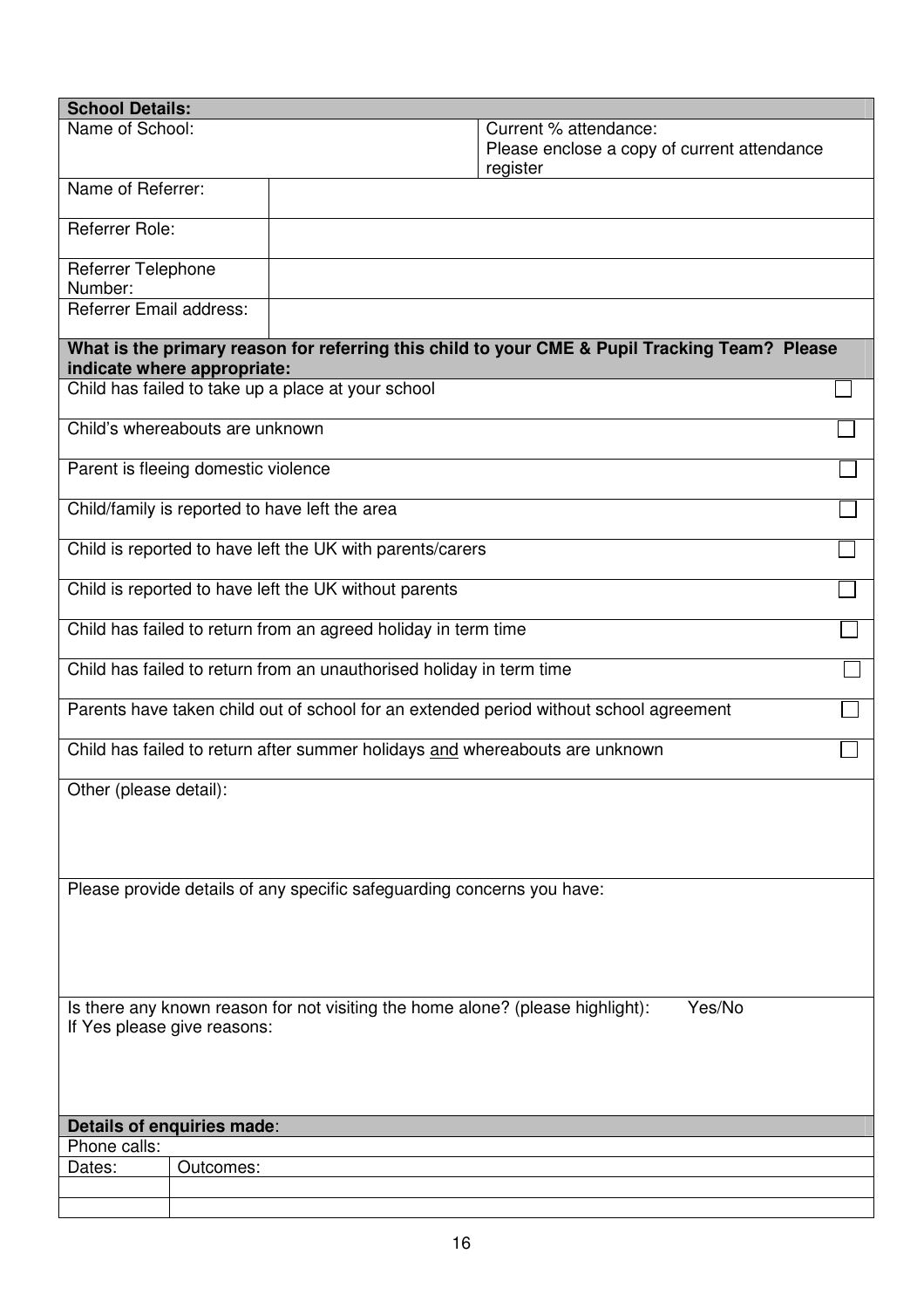| Dates:<br>Outcomes:<br>Correspondence:<br>Dates:<br>Outcomes:<br>Friends and Family contacts/Social Media:<br>Dates:<br>Outcomes:<br>Any other relevant information: |
|----------------------------------------------------------------------------------------------------------------------------------------------------------------------|
|                                                                                                                                                                      |
|                                                                                                                                                                      |
|                                                                                                                                                                      |
|                                                                                                                                                                      |
|                                                                                                                                                                      |
|                                                                                                                                                                      |
|                                                                                                                                                                      |
|                                                                                                                                                                      |
|                                                                                                                                                                      |
|                                                                                                                                                                      |
|                                                                                                                                                                      |
|                                                                                                                                                                      |
|                                                                                                                                                                      |
|                                                                                                                                                                      |
|                                                                                                                                                                      |
|                                                                                                                                                                      |
|                                                                                                                                                                      |
|                                                                                                                                                                      |
|                                                                                                                                                                      |
|                                                                                                                                                                      |
|                                                                                                                                                                      |
|                                                                                                                                                                      |
|                                                                                                                                                                      |
|                                                                                                                                                                      |
|                                                                                                                                                                      |
|                                                                                                                                                                      |
|                                                                                                                                                                      |
|                                                                                                                                                                      |
| <b>Signed by Referrer:</b><br>Date form completed:                                                                                                                   |
|                                                                                                                                                                      |
|                                                                                                                                                                      |
|                                                                                                                                                                      |
|                                                                                                                                                                      |
|                                                                                                                                                                      |
| Completed forms should be sent to the CME & Pupil Tracking Team at:                                                                                                  |
| childrenmissingeducation@solihull.gov.uk or cme@solihull.gcsx.gov.uk                                                                                                 |
| Tel: 0121 704 6663 or 0121 779 1767                                                                                                                                  |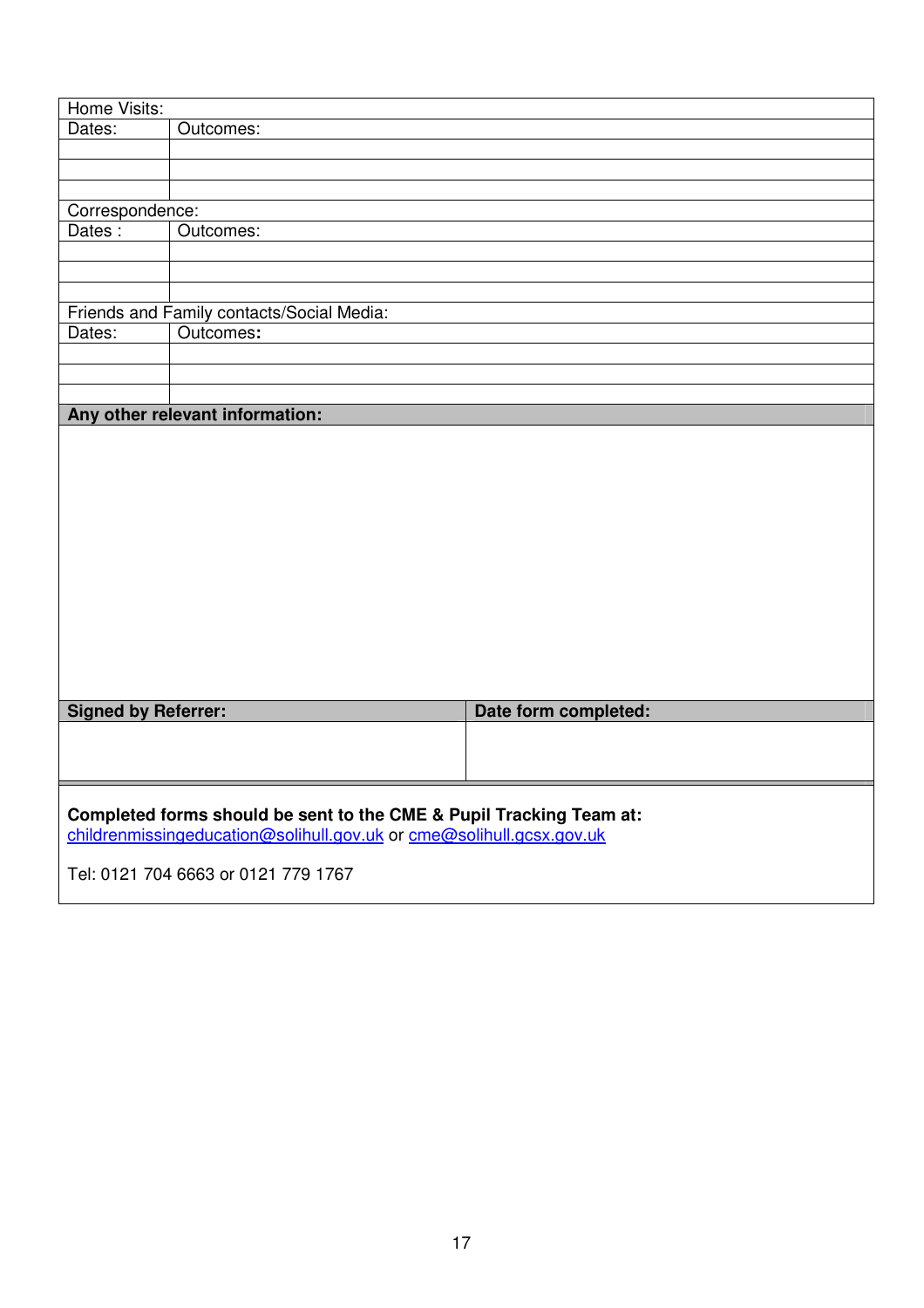## **Children Missing Education (CME) Sources of Referral and CME Process**